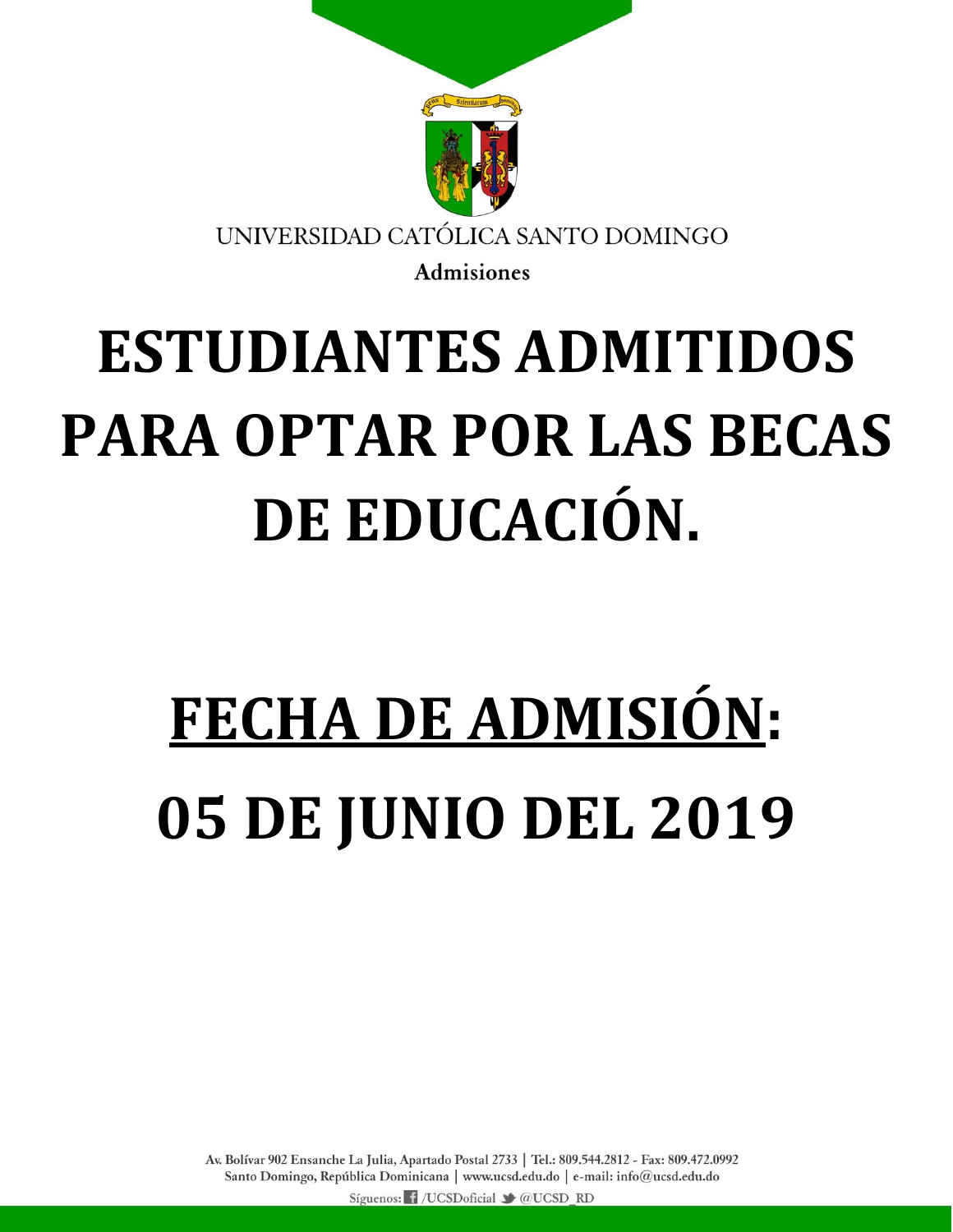

## **ESTUDIANTES ADMITIDOS PRUEBA POMA (EDUCACIÓN) 05 DE JUNIO 2019**

| NO. | <b>NOMBRES</b>                                | <b>CARRERA</b>           |
|-----|-----------------------------------------------|--------------------------|
| 1.  | <b>GÉNESIS SANTANA MARTÍNEZ</b>               | EDUCACIÓN INICIAL        |
| 2.  | <b>CAROLYN CENA</b>                           | <b>EDUCACIÓN INICIAL</b> |
| 3.  | <b>DANIELA ABREU PUELLO</b>                   | <b>EDUCACIÓN INICIAL</b> |
| 4.  | <b>DAILIN ESTHER LORENZO</b>                  | EDUCACIÓN INICIAL        |
| 5.  | <b>ROSA NATHALI FERRERAS</b><br><b>TORRES</b> | EDUCACIÓN INICIAL        |
| 6.  | <b>RUTH ESTHER HERNÁNDEZ</b>                  | <b>EDUCACIÓN INICIAL</b> |
| 7.  | <b>ESTEPHANIA MOTA</b>                        | <b>EDUCACIÓN INICIAL</b> |
| 8.  | <b>BETHEL GARCÍA SOTO</b>                     | <b>EDUCACIÓN INICIAL</b> |
| 9.  | <b>MABEL FERNÁNDEZ</b>                        | <b>EDUCACIÓN INICIAL</b> |
| 10. | <b>SOBEIDA MORA</b>                           | <b>EDUCACIÓN INICIAL</b> |

Av. Bolívar 902 Ensanche La Julia, Apartado Postal 2733 | Tel.: 809.544.2812 - Fax: 809.472.0992 Santo Domingo, República Dominicana | www.ucsd.edu.do | e-mail: info@ucsd.edu.do

Síguenos: i /UCSDoficial v @UCSD\_RD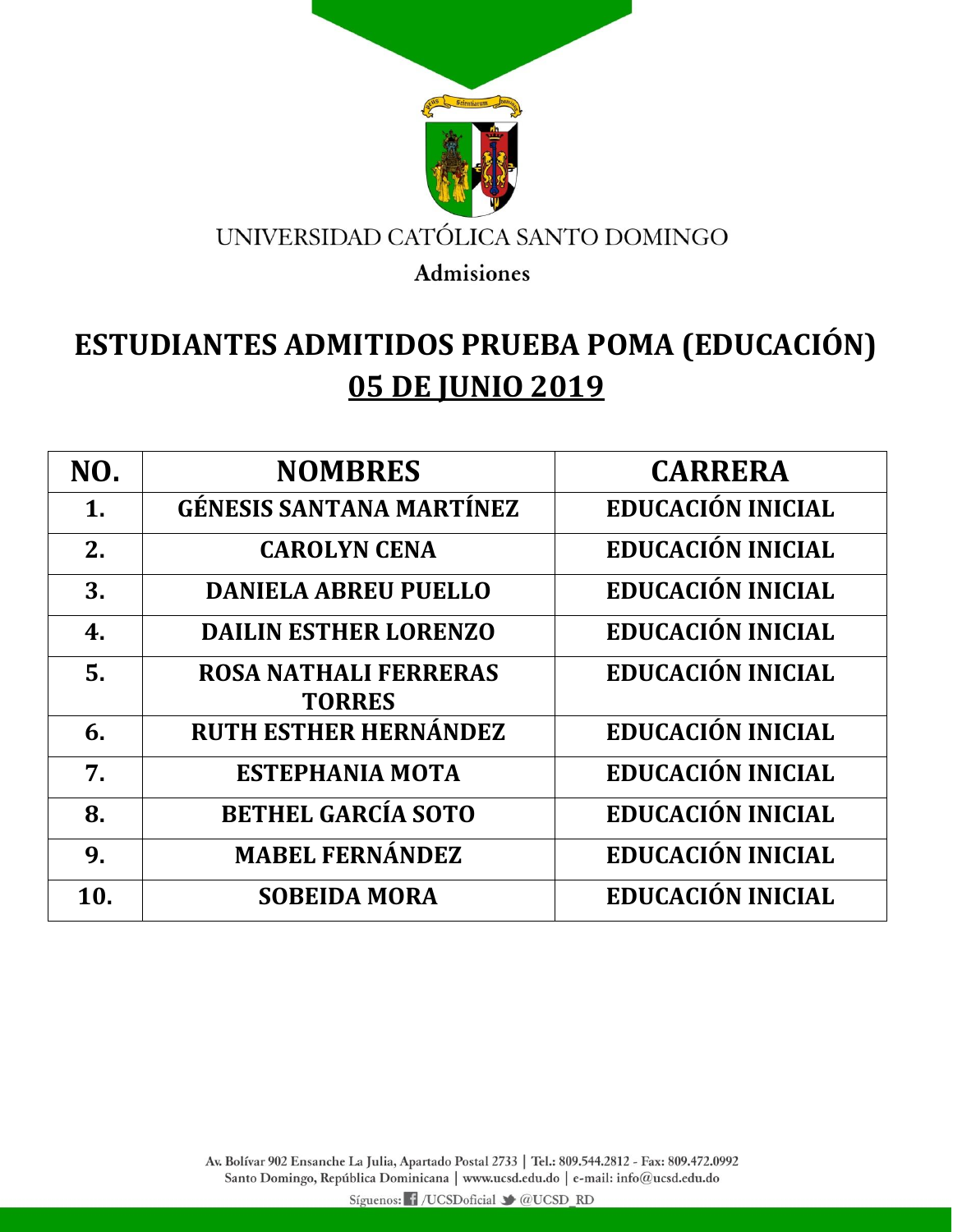

## A V I S O

LOS ESTUDIANTES QUE SUS NOMBRES SE ENCUENTRAN EN ESTA LISTA, DEBEN AGOTAR EL PROCESO DE INSCRIPCIÓN DEL EXAMEN DE ADMISIÓN NUEVAMENTE (POMA EDUCACIÓN INICIAL).

PARA ESTE PROCESO DEBE PRESENTAR UNA COPIA DE LA CÉDULA DEL 14 AL 26 DE JUNIO, EN HORARIOS DE 8:00 AM A 7:30 PM.

FAVOR TOMAR EN CUENTA QUE PARA OPTAR POR LAS BECAS DE EDUCACIÓN INICIAL, DEBE TENER ENTRE 16 A 25 AÑOS.

> Av. Bolívar 902 Ensanche La Julia, Apartado Postal 2733 | Tel.: 809.544.2812 - Fax: 809.472.0992 Santo Domingo, República Dominicana | www.ucsd.edu.do | e-mail: info@ucsd.edu.do